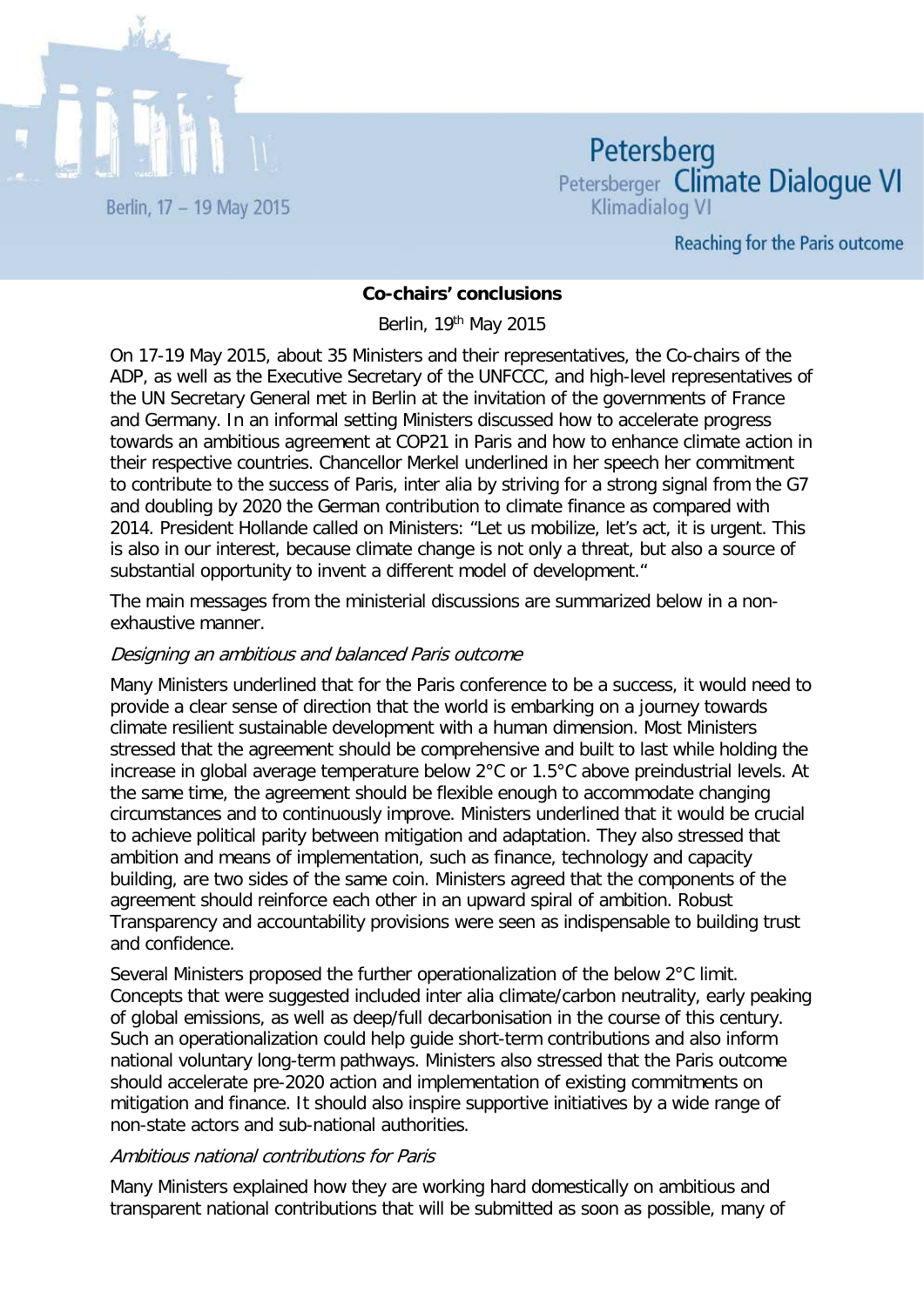them this summer. Still, a number of Ministers expressed concerns that the overall level of ambition of the Paris outcome would not suffice to hold temperature increase below 2°C. To address this in the agreement, many called for the establishment of a regular assessment of the aggregate level of ambition. Some Ministers suggested that the results of such an assessment should inform and encourage bolder and more ambitious, while still nationally determined contributions over time. Several Ministers stressed that not only mitigation ambition, but also ambition on adaptation and means of implementation should be regularly assessed, while taking into consideration their different nature.

The legal character of national contributions in the Paris agreement was also discussed. Ministers shared the view that the level of bindingness and accountability would depend not only on the legal character of contributions, but also on other provisions in the Paris agreement, inter alia those relating to transparency and accounting.

## Means of Implementation – their role in raising ambition pre and post 2020

Many Ministers stressed that better predictability of public finance and more clarity on how the goal of mobilizing 100 billion USD by 2020 will be reached would be necessary to foster an upwards spiral of ambition on means of implementation and mitigation. A number of Ministers underlined that the Paris outcome should catalyse and foster a worldwide transformation in which all investments – public and private – should become increasingly climate-friendly. Ministers stressed that all countries will contribute to such a transformation, but that different capabilities and responsibilities mean that there will be significant diversity in the way in which countries contribute. It was stressed several times that developed countries have a special responsibility in this regard and should continue to increase their efforts in mobilizing climate finance. It was underlined that developing countries' emphasis on climate finance was motivated by the desire to be in a position to demonstrate transformative leadership. Ministers acknowledged that a longlasting cooperative effort would be needed to scale up development, deployment, support and transfer of technology as well as capacity building.

# Establishing a sound rules based for the agreement

There was widespread support for the notion that a set of sound and common rules was essential to ensure transparency and accountability, to build mutual trust and confidence and to provide clarity about the aggregate level of ambition, with principles to be agreed in Paris. A great number of Minsters supported rules that would enable a forward-looking assessment of aggregate efforts. Several Ministers cautioned against assessing individual INDCs against each other in a judgmental manner. There was agreement that this assessment should be facilitative, rather than punitive. At the same time, some Minsters warned that other actors would make their own assessment of the level of ambition if the robustness of the rules system was insufficient. It was noted that a backwardlooking tracking of progress against individual commitments of all Parties needs to be built into the existing system of reporting and review.

Many Ministers stressed that high-level principles and processes should already be fixed in the Paris agreement, allowing the details of such rules to be elaborated after Paris. Principles that were suggested during the discussion included inter alia: quantifiability, no backsliding and continuous improvement, no double-counting, increased comprehensiveness, as well as consistency in reporting. Views differed on how best to reflect different national circumstances, including those of LDCs. It was noted that existing requirements already catered for different national capabilities, which could be further developed through built-in flexibility and taking account of lessons learnt.